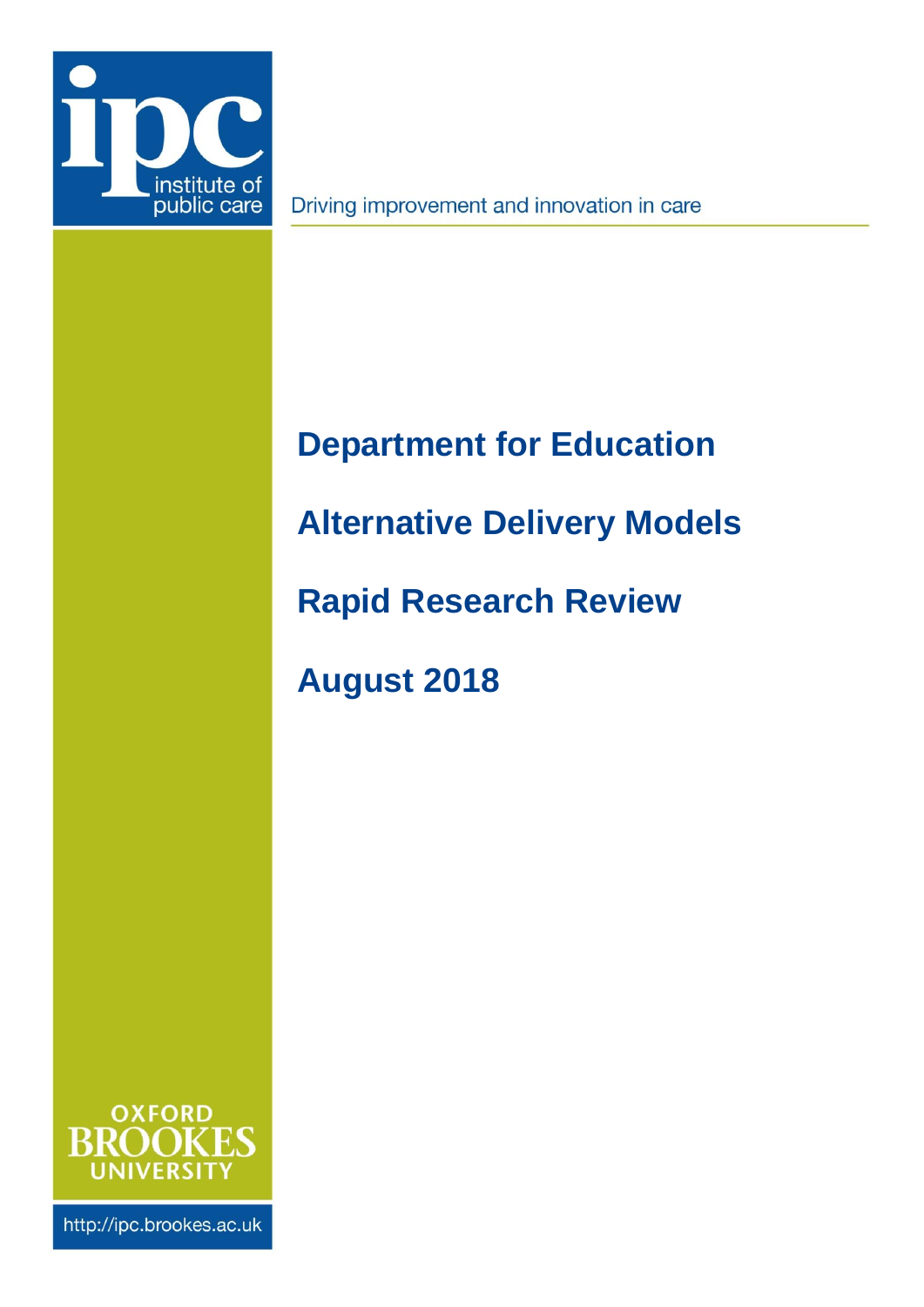### **[Department for Education](#page-0-2)**

# **[Alternative Delivery Models](#page-0-0)**

## **Rapid Research Review**

#### **1 Introduction**

The government, through the Department for Education (DfE), has embarked on a wide reaching reform agenda to transform children's social care and to promote greater innovation and flexibility in the delivery of children's services.

In 2014 the government set up the Children's Social Care Innovation Programme to support councils and partners to test innovative ways of supporting vulnerable children and young people and developing new approaches to deliver significant and sustained improvement. Running alongside the Innovation Programme, the Partners in Practice Programme is a partnership between local and central government that brings together practitioners and leaders in children's social care to continue to demonstrate what works and increase understanding of the conditions needed to enable innovative and improved practice. It aims to drive sector led improvement through peer support to authorities who need to improve and to supporting DfE to shape and test policy on wider programmes and reform.

Putting Children First was published in 2016 and further sets out the government's strategy for achieving and delivering its vision of transformation of children's services (DfE, 2016). It sets out fundamental reform under three key principles:

- **People and leadership children's services should aim to bring the best into the** profession and give them the right knowledge and skills, this includes developing leaders equipped to nurture excellent practice.
- **Enabling practice and innovation to flourish. This involves learning from the very** best practice and highlighting and sharing key lessons when things go wrong.
- Governance and accountability ensuring that services are effective and provide assurance of outcomes. This includes the possibility of developing innovative new organisational models with the potential to radically improve services.

Part of this government ambition is that by 2020 over a third of all current local authorities will have reviewed a new delivery model. The key drivers for this include addressing issues of bureaucracy and related inefficiencies and replication; developing effective support systems and infrastructure across children's services; creating sustainable organisational models; and effecting organisational culture change.

A number of councils have responded to this agenda by creating more integrated approaches and structures to the delivery of children's services, including the creation of Alternative Delivery Models (ADMs). The choice and scale of approach and model has varied according to a number of factors including local context and the range of services involved. This report brings together some of the key messages from the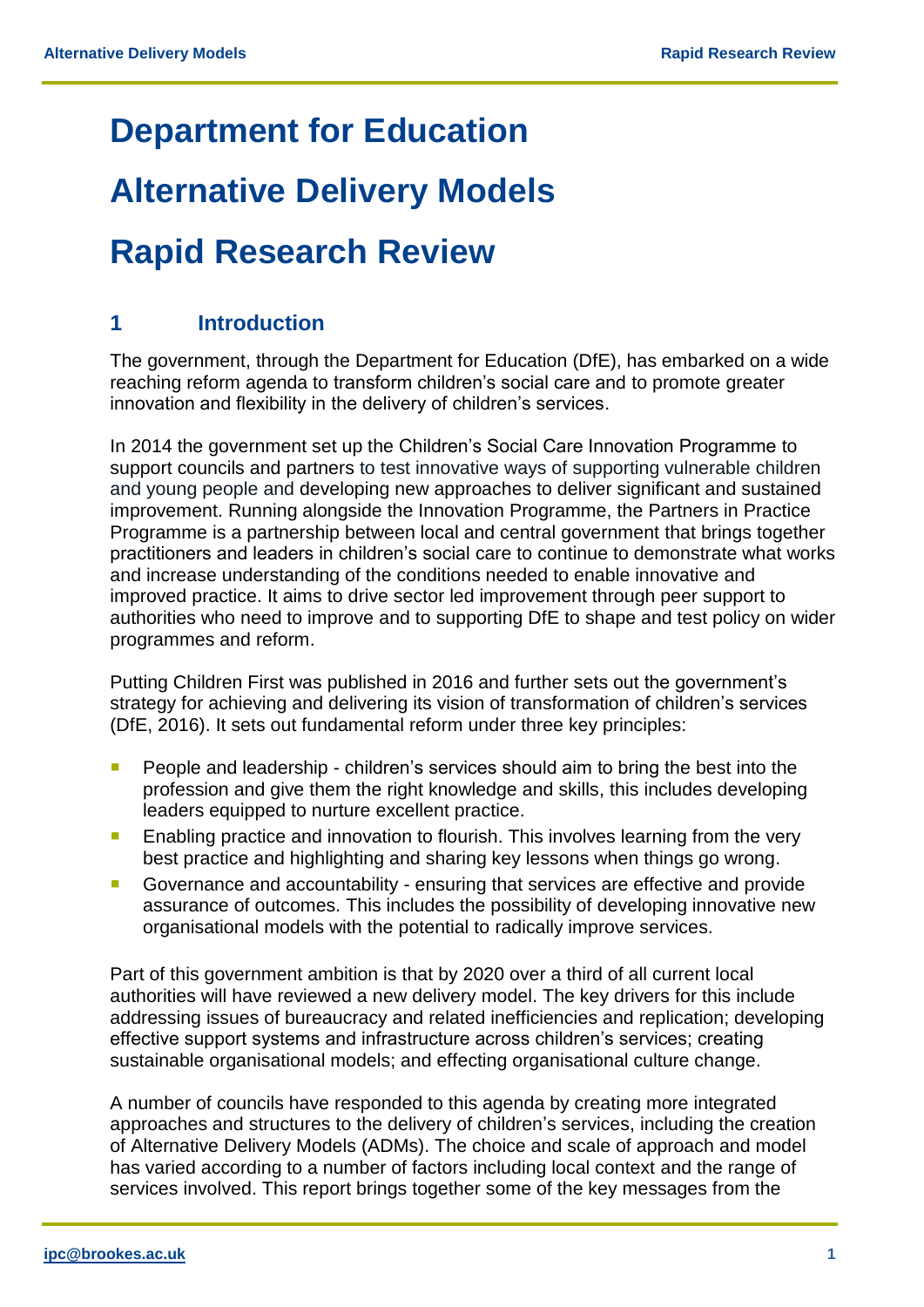evidence of what is known and has been learnt from implementing these new organisational or structural arrangements, as well as wider evidence from the experience of implementing integrated models of practice across the sector, and their impact on professional practice and outcomes for children, young people and their families.

#### **2 Clear Vision and Leadership**

Almost all of the first wave Children's Social Care Innovation Programme evaluation reports commented on the quality, consistency and sustainability of leadership. Highlighted as crucial were:

- strong leadership;
- a shared vision;
- **Clear communication channels,**
- common goals; and
- **buy-in within and across partner agencies.**

In projects were these were present, the evaluations also highlighted evidence of the effect of this on achieving outcomes.

Research into the role and models of external improvement support for children's services (Local Government Association and Isos Partnership, 2017) identified that one of the key factors vital in the successful establishment of an ADM was that staff, partners, service-users and other stakeholders are engaged meaningfully in shaping the overall vision for improvement and determining how the creation of an alternative delivery model will help to achieve that vision.

Leeds provides an example of investment in their approach to ensure wide engagement and involvement of partners and the community in the development and communication of an overarching shared vision and purpose.

**Leeds**' overarching vision is to improve quality of care and outcomes for people with complex needs by overcoming the fragmentation associated with multiple providers. The vision is articulated through a person-centred vision statement and a common narrative to create a shared purpose and outcomes for integration in health and care. They have developed 'I statements' and design principles for integration, keeping the voice of the people of Leeds at the heart of everything they do. A fundamental part of their approach is to involve people at every stage, to the extent that they have developed a Leeds charter for involvement in integration. This engagement approach with organisations and users is supporting the creation of a culture of cooperation, coproduction and coordination between health, social care, public health, other local services and the third sector (Local Government Association, 2016, p.53).

Strong and committed leadership and buy in to the vision, together with a continual drive and a relentless focus on the desired function and outcomes is essential to enable the choice of the right format and model to flourish.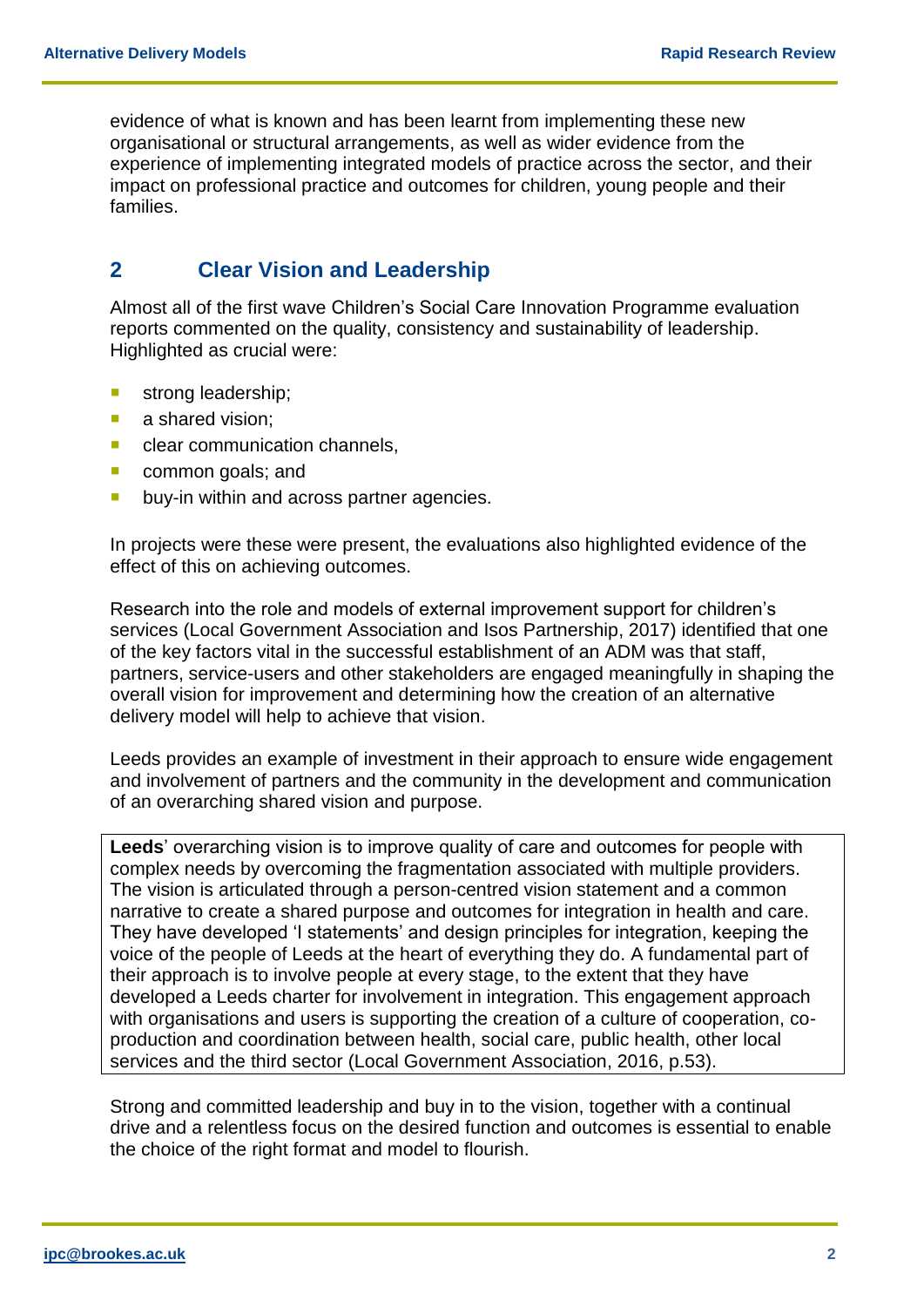"*Embedding new ways of working and developing trust and understanding between organisations and their leaders are vital to successful integration. This can take many years because the cultures and working practices in the health and local government sectors are very different."* (National Audit Office, 2017, p.8)

An independent review (Institute of Public Care, 2018) of the shared vision for integrated care 'Stepping up to the place' reported the example below from Norfolk, which illustrates the importance of ensuring continual shared leadership and focus on the model and outcomes to sustain the approach over the longer term.

**Norfolk**: a future leaders training programme was specifically targeted at changing attitudes and behaviours of a mixed cohort of leaders across the care system, with specific targeted development on the aptitude and capacity to lead and influence models of integrated care. The Norfolk programme appears unique in its focus on mid-level and future managers rather than existing leadership. The iterative, rapidcycle approach to content development does not appear to have been studied elsewhere but may be a valuable approach for other training and leadership programmes to consider due to positive feedback from participants.

Even if a local system has not developed formal arrangements for integration, the principle of shared leadership is an important factor in making a positive impact:

"*The concept of shared leadership is about transcending individual organisations and their interests and coming together to make a combined effort on behalf of local people. This may mean on occasion overriding the best interests of one constituent organisation in favour of the best interests of the system as a whole, and therefore of people who use or will use services. It may also mean one or more existing bodies devolving power and/or funds so that the whole system can be more powerful and effective*." (Local Government Association, 2014, p.9)

An alternative descriptor is that of "system leaders": a series of interviews with people who could be described as "system leaders" identified several themes around what makes it work (The Kings Fund, 2015, p.7):

- **If requires a conflicting combination of constancy of purpose and flexibility.**
- It takes time often a lot of time to achieve results.
- It starts with a coalition of the willing.
- It is important to have stability of at least a core of the leadership team across those involved.
- **Patients and carers are crucial in helping design the changes.**
- System leadership is an act of persuasion that needs to have an evidence base for change – not least because that is the key tool for persuading the unconvinced.
- **As several interviewees put it in one form or another, 'you can achieve almost** anything so long as you don't want to take the credit for it'. You have to 'give away ownership'.

The importance of having an evidence base for change is also highlighted in the external improvement support research (Local Government Association and Isos Partnership, 2017). What needs to be determined is whether the leadership of the local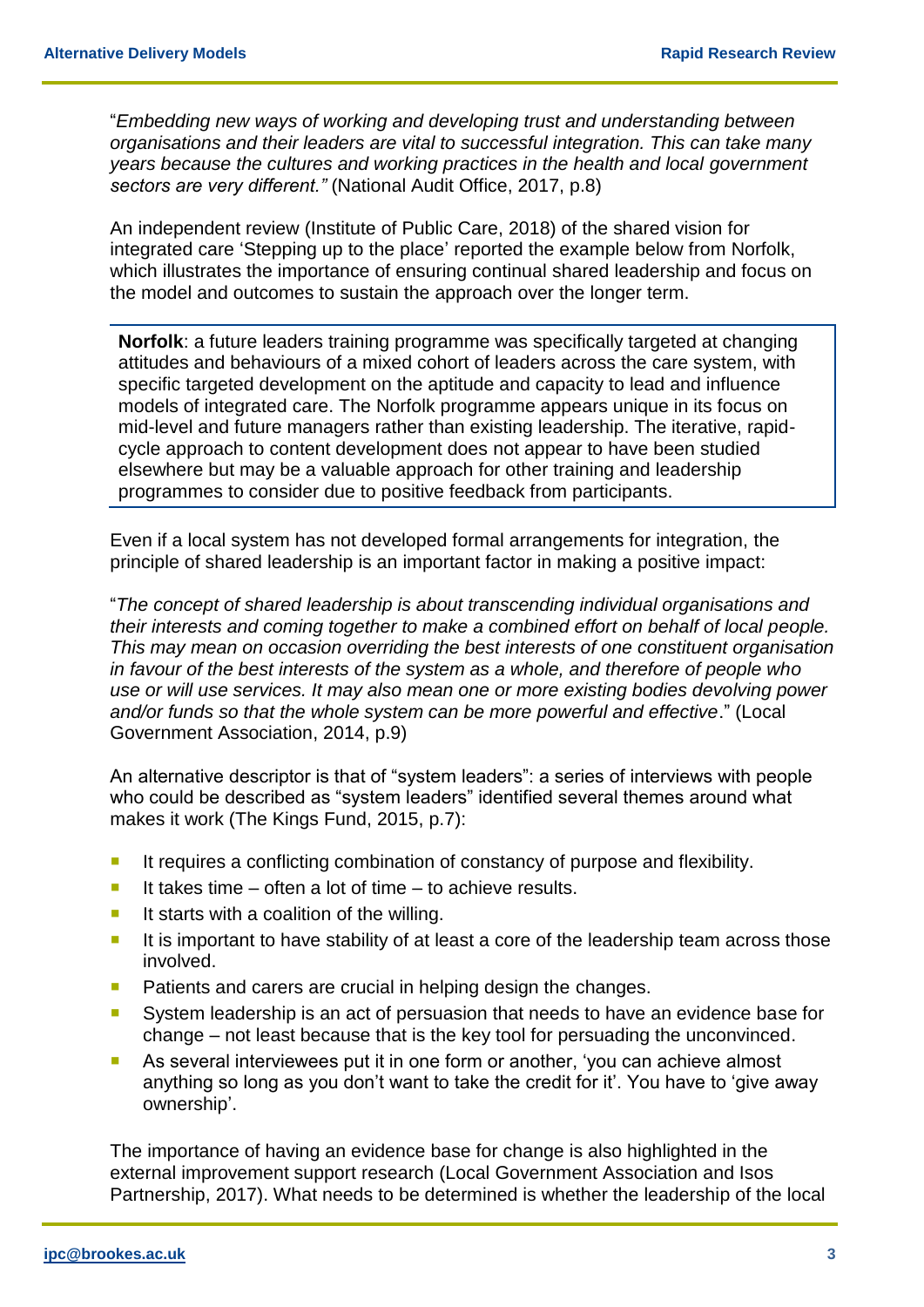area – political, corporate, service-level and partnership – has the capacity to selfassess accurately, to use this evidence to inform decisions and develop a strategic approach based on that self-assessment that is likely to lead to long-term improvements, and to implement that approach effectively.

#### **3 Governance and Accountabilities**

Together with the importance of engagement in shaping the vision, the external improvement support research (Local Government Association and Isos Partnership, 2017) identified the second key factor crucial in the successful establishment of an ADM is the need for absolute clarity about the way in which the relationship between the body delivering children's services – whether this is a newly created, independent organisation or a partnership with another local authority – and the council will function. Specifically, this includes matters such as governance and accountability, the interface and transition between services (e.g. between children's services and education, or between children's and adult services), and the interface with corporate, back-office support functions.

A key factor is whether the Director of Children's Services (DCS) remains inside the council or transfers to the new provider (Centre for Public Scrutiny and Local Government Association, 2017). The Centre for Public Scrutiny report found that both options have different implications for accountability and scrutiny. In all of the case studies scrutinised in the report, the DCS role was retained within the council, and became a commissioning and monitoring role to ensure that the council fulfils its statutory duty. This seems to be the norm currently when it comes to outsourcing services as a way to ensure that a council can continue to fulfil its statutory duties. Experiences indicate that moving the DCS role to an ADM can potentially lead to more difficult line management arrangements. However, being at arm's length from the council, the lead member and DCS need to have good working relationships with those leading the ADM. Having the roles of Chief Executive Officer of an ADM and DCS held by one person could be perceived as a conflict of interest and do not necessarily require the same skills set in the long-term.

Whilst individual boards and partnerships appear to be beginning to develop an understanding of the impact of their work on outcomes for local communities, this is an emerging picture and often focused more on outputs at a systems level rather than health and wellbeing outcomes for individuals. Achieving for Children (AfC) is an example of an alternative delivery model, built on the political ambition of two London Authorities, the Royal Borough of Kingston upon Thames and the London Borough of Richmond upon Thames, to radically improve the delivery of public services. This new Community Interest Company represents the interests of children's services on a number of statutory partnership bodies, including the Health and Wellbeing Boards, Community Safety Partnerships and the Local Safeguarding Children Boards. A review of the establishment of AfC (DfE and Spring Consortium, 2016) and its impact on children's social services in Kingston and Richmond found that the top level governance structures provided little change to the previous restrictions that faced both organisations and it has been slower to integrate services than was originally planned.

The experience of AfC illustrates the important issue and challenge in working across systems, and particularly across health and social care, and the difference in accountability within different organisations working around statutory and other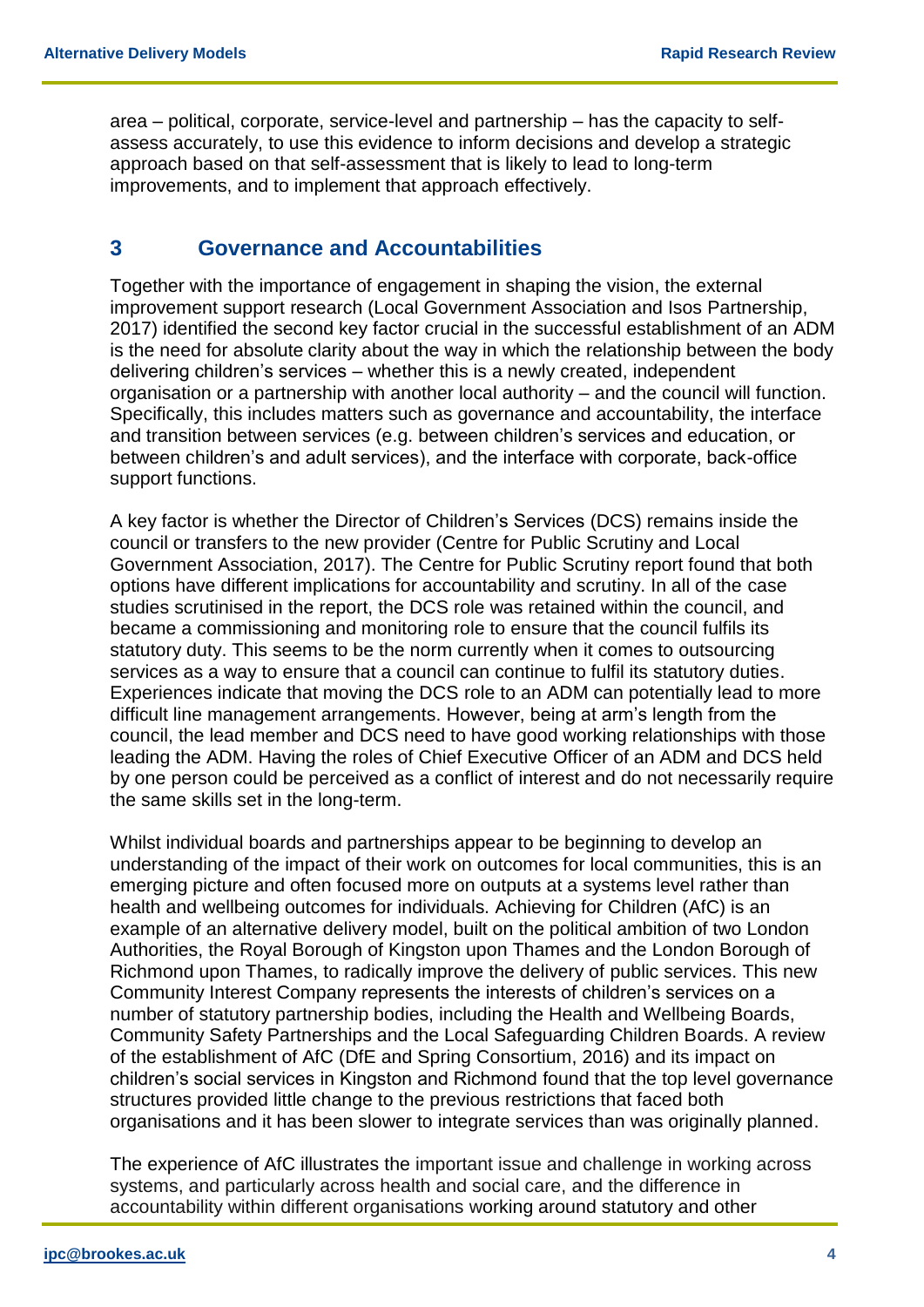governance requirements where they do not support integrated approaches. Accountability is a complex issue with individuals feeling accountable in many directions, so for example: to their service users; to their staff; to their local communities; to their professional bodies; to their electorate and/or local communities; to commissioners and/or funders; to regulators; and to national government.

Currently regulation is largely organisation based rather than looking across the system, although work is underway to respond to the complexity of providing integrated care, for example through the development of national integration standards.

A variety of joint or collaborative governance arrangements have been developing across England, helping to drive forward the integration of health and social care and providing accountability for the new ways of working. These include Sustainability and Transformation Partnerships (STPs). A recent review of STPs (London South Bank University, 2017, p.4) noted:

*"With local government democratically accountable to its local population, working to meet local needs; and with the NHS accountable through NHS England and NHS Improvement; planning together over a wider footprint in terms of population, with completely different accountabilities, means the starting point for STP-level collective decision-making and planning is a challenge".*

It is still early days to assess whether STP partnerships and plans are having a positive impact in achieving the vision for integrated care. Emerging sticking points (The Kings Fund, 2016a) include:

- Pressures facing local services are significant and growing, and the timescales available to develop the plans have been extremely tight.
- **The original purpose of STPs included the development of new models of care and** making prevention and public health a priority. However, the emphasis has shifted over time to how STPs can bring the NHS into financial balance (quickly).
- **EXisting NHS structures and legislation may not help to facilitate joint working and** collaboration, or collective governance.
- The limited time available to develop STPs has made it difficult for local leaders to meaningfully involve all parts of the health and care system particularly clinicians and frontline staff.
- **Likewise, there has been a lack of sufficient engagement with communities and** their elected representatives. A survey of senior councillors in May 2017 found that 69% of respondents didn't think they had been sufficiently engaged.

A recent review (NHS Providers, 2018) of community health services found that provider trust leaders felt STPs were focusing on the reconfiguration of acute services rather than planning to strengthen and expand community services: "*only two thirds of trust leaders said community services in their local area were somewhat influential in shaping their STP. If new care models, STPs and integrated care systems (ICSs) are to flourish, it is vital that community services and the prevention agenda are at the centre of these plans*".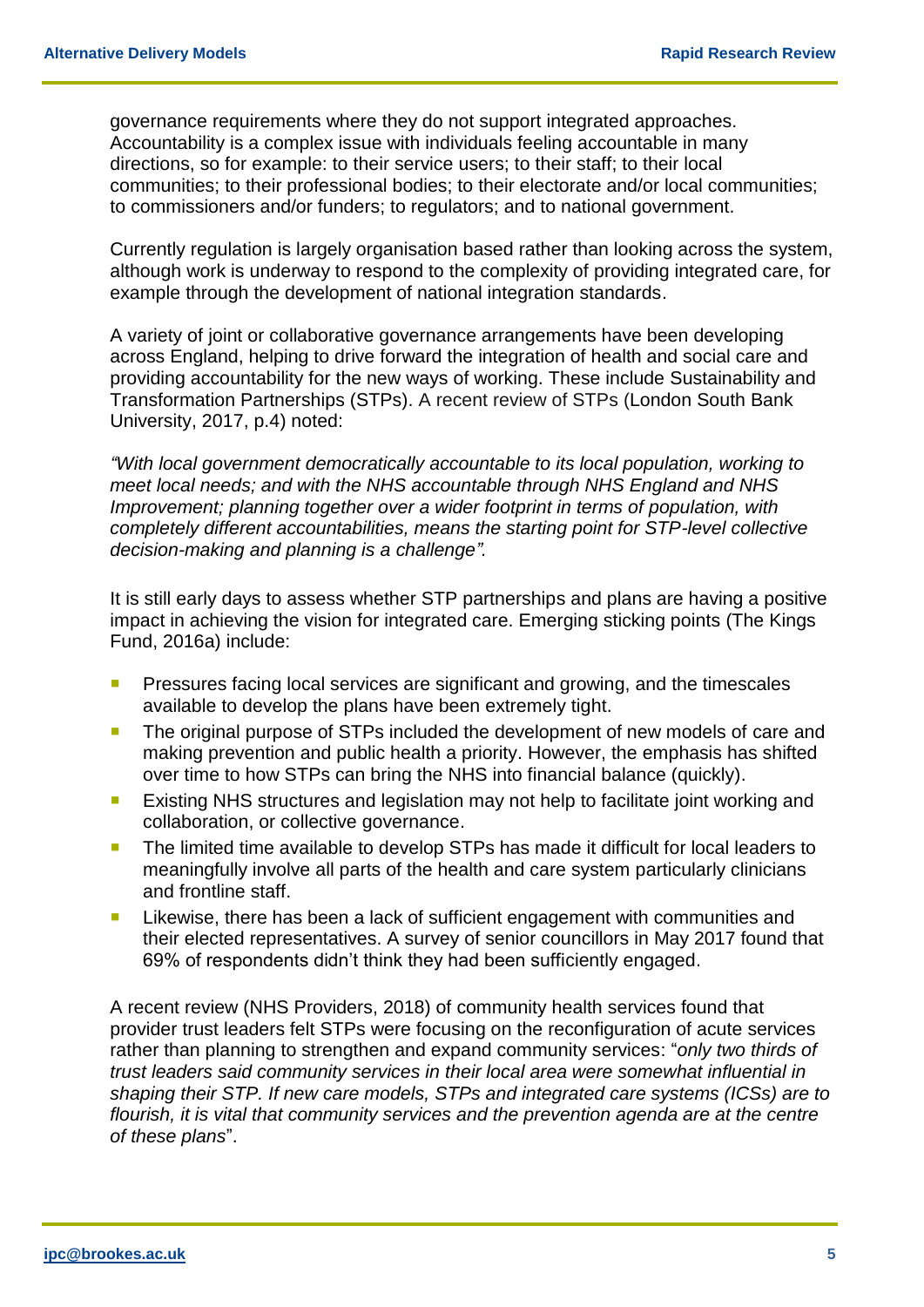In summary, clarity about the formal governance structures and accountabilities is crucial but the characteristics that emerge for a successful approach are largely about non-structural elements of the arrangements:

- $\blacksquare$  The leadership qualities inherent in the governance structure are critical strong leadership, trust and respect between leaders.
- **Equality amongst the leaders of different organisations/sectors, so without one** organisation dominating.
- A shared focus on a meaningful 'place' or community is seen to be a key enabler to thinking and delivering across the whole system.
- An inclusive approach to the governance approach, i.e. beyond health and social care, and in terms of health, beyond traditional players to include GP's, community health etc.
- A sense that this is not something that can be created overnight, and that should be allowed to develop and emerge at a pace that suits local circumstances (so creating a new governance structure will not solve issues immediately or without the other characteristics being in place). It may well be that a more robust approach is to develop the formal governance arrangements after the non-structural elements are in place.
- A sense that there are and will be different routes into delivering integrated care, and these will be dependent on history, funding opportunities, and local circumstances. It is not clear from the evidence whether one route is more effective at delivering improved health and wellbeing outcomes for local communities than others.

#### **4 Organisational Form and Structure**

There is no single Alternative Delivery Model for children's services that has been used to date, and those that have been implemented have differed across a number of key dimensions, as well as the range of services they deliver. The precise choice of delivery model has, to date, been influenced by a number of factors, including the local context.

Across public services in England and the United Kingdom there is a growing diversity of delivery models that are different from the traditional model of full provision and ownership by the public sector. These models differ by:

- Geographic coverage: Some models cover services from one local authority area while others integrate services across geographies.
- **Delivery model: Services can be delivered in-house or can be outsourced to another** entity in an alternative delivery model. The scope of services may vary from part of one service (e.g. social care or education), to multiple services (e.g. children's services and health).
- **Diam** Ownership: The new entity may be wholly local authority owned, an employee owned mutual, public or private, or a joint venture between multiple entities.
- **Corporate structure/legal form: This will affect the regulations the company must** comply with and may determine governance structures.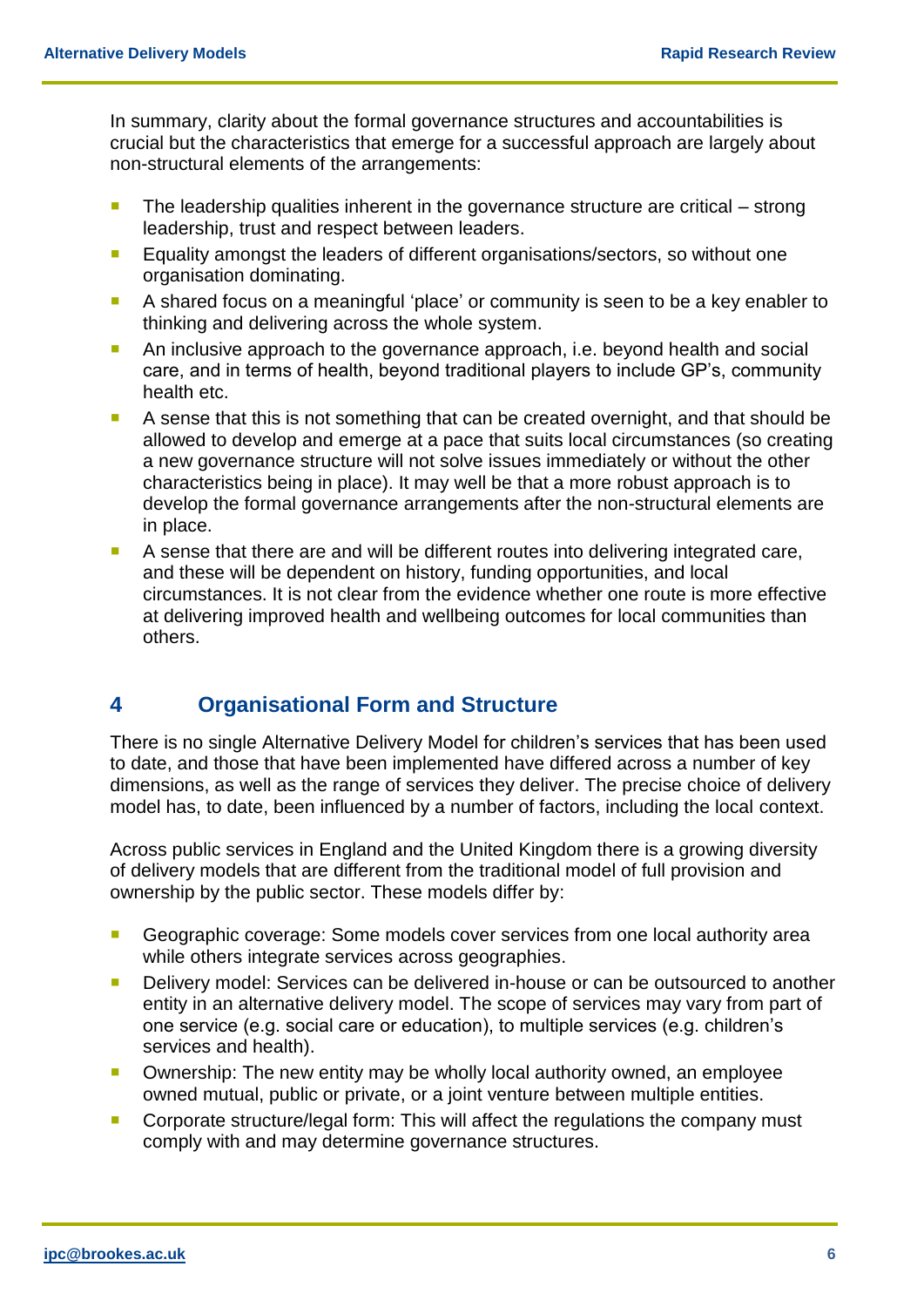Models include limited companies, mutuals, community interest companies and charitable trusts. Examples of current areas developing the various ADMs include Doncaster and Slough, Sunderland, Birmingham, Sandwell, Northamptonshire and Northumberland, Newcastle and Newham and Richmond and Kingston (soon to include Windsor and Maidenhead).

**Achieving for Children (AfC)** is an example of an alternative delivery model. Formed in 2014 following the merger of children's services in the Royal Borough of Kingston upon Thames and the London Borough of Richmond upon Thames, this Community Interest Company has been recognised as a pioneer in establishing new ways of working and has been recently recognised as a DfE Partner in Practice.

#### **4.1 Cultures and behaviours**

The culture of the different organisations potentially involved in planning and delivering integrated care is a key enabler or barrier to effective working. It has been argued (Institute for Research and Innovation in Social Services, 2013) that the development of integrated care and support requires an acknowledgement of the need for cultural change. Seeking to retain existing cultures inevitably leads to a fight for dominance and a concern that the culture of one or other of the partners in the collaboration will win out. The drive to deliver integrated care and support should lead to the emergence of a new cultural identity, one committed to the integrated working agenda.

The same review of research evidence argues that delivery on the dimension of culture requires:

- **Acknowledgement of the differing cultures of different organisations, professions** and individuals.
- **Awareness of the need to facilitate, promote and foster the development of a fresh** emerging culture.
- **Effective communication of the emerging cultural identity.**
- **Leadership which encourages positive risk-taking and rewards innovation and** engagement with unfamiliar activities or approaches.
- Addressing issues for front-line staff.
- **Navigating and overcoming barriers of communication and perception.**

Whilst there is evidence of attention being paid to addressing organisational culture, as illustrated variously below, there is not a consistent and early acknowledgement of this as a critical element of effective leadership practice in terms of integration. It is important not to assume that simply changing the structures for its delivery will automatically bring about improvements.

Existing research on innovation confirms that innovation is not always the best way to achieve progress but that the evidence base is lacking for helping to identify which services or situations in children's social care are most likely to benefit from innovation. The evaluation of the first wave of innovation projects in children's services (DfE, 2017) found that a majority of the evaluations noted the slow speed at which the required system-level change took place. The least impactful element of Firstline seemed to be the influence of leaders on their organisations more widely, demonstrating the huge challenge in changing organisational culture. Some services were seen to be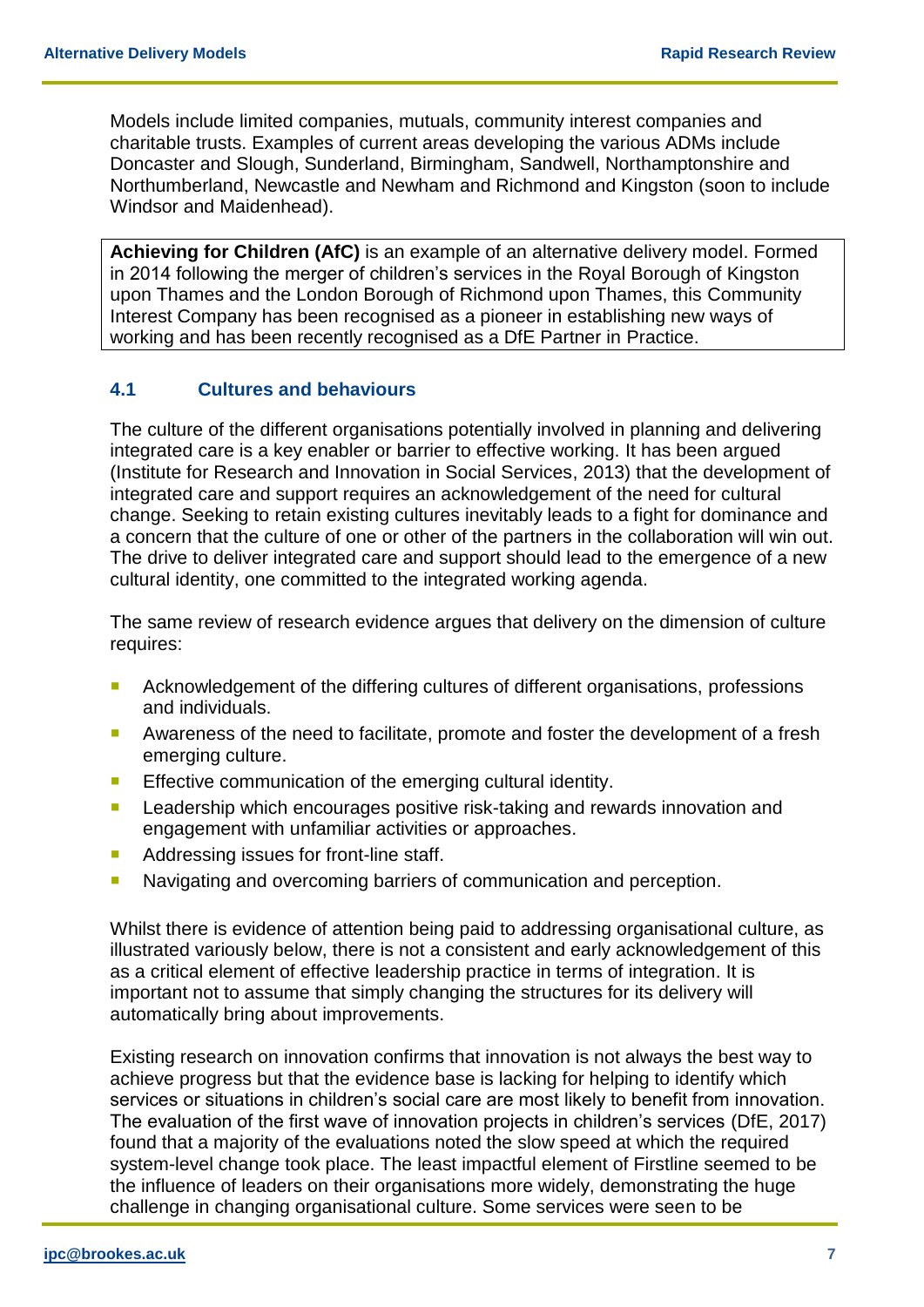particularly problematic in this respect - mental health, housing (and particularly local authority housing), probation and others. The evaluation of Pause noted that there are limits to what advocacy at the operational level could achieve, particularly where established protocols de-prioritise clients within services. The report exemplifies this by noting that a common systemic barrier to access is the requirement within several services that professionals close cases if clients miss multiple appointments, a behaviour common to Pause clients.

The findings from an international study on integrating children's services (Nolan and Nuttall, 2013) indicated that, whilst enthusiasm for collaborative work is high amongst strategic and operational staff in multi-agency programmes for integrated care, they view the ability of the programme's problem-solving capacity differently, depending on which organisation they work in. This may affect the programme's transformational capacity which appears to depend on extraneous factors such as leadership within individual organisations. It also points to the 'skin-deep' character of many integration efforts unable to challenge or transform organisational cultures and fragmentation.

#### **4.2 Partnerships**

The evaluation of the first wave children's services Innovation Programmes found that improved outcomes were achieved through multi-professional teams, co-located and undertaking assessment and reviews of individual cases to achieve better safety planning. The role of multi-professional teams and specialist adult workers appeared to contribute to better outcomes even where the quality of social work practice with families was yet to be judged as better. It was noted that co-located teams develop and adopt a shared vocabulary that provided families with more accessible and consistent language. Individual professional expertise is shared but enhanced through the sharing of case knowledge in regular team meetings in which any team member was equipped to take on the role of lead professional, referring to other team members as necessary. This investment in case management ensured that the process was not delayed because one key worker was not available. Group case discussion within a clear framework for practice seems to have contributed to better outcomes.

An evaluation of AfC (DfE and Spring Consortium, 2016, p.27) found that the integration of functions remains low, but there were many benefits of partnership working evident:

**Richmond and Kingston AFC** - It has proved beneficial to agree that AfC be responsible for delivering all aspects of children's services for the local authorities. The company has been able to foster close partnerships across police, health services and schools based on the fact it covers a range of children's services, not just one element. This is especially pertinent in an area where there is a relative high proportion of academies across the two local authorities, which is likely to grow - 34% of schools in Kingston and 18% in Richmond are free schools or academies. Having the full range of children's services gave AfC the permission to continue to be engaged with local schools, even where the local authorities had reduced oversight/engagement. This has allowed consistent delivery of services and improvement of quality so that children and their families achieve better outcomes for a full range of services and therefore no services suffer or get left behind. This was a key principle that AfC Management has mentioned during the engagement and is likely to be relevant in other geographies with high numbers of academies and free school.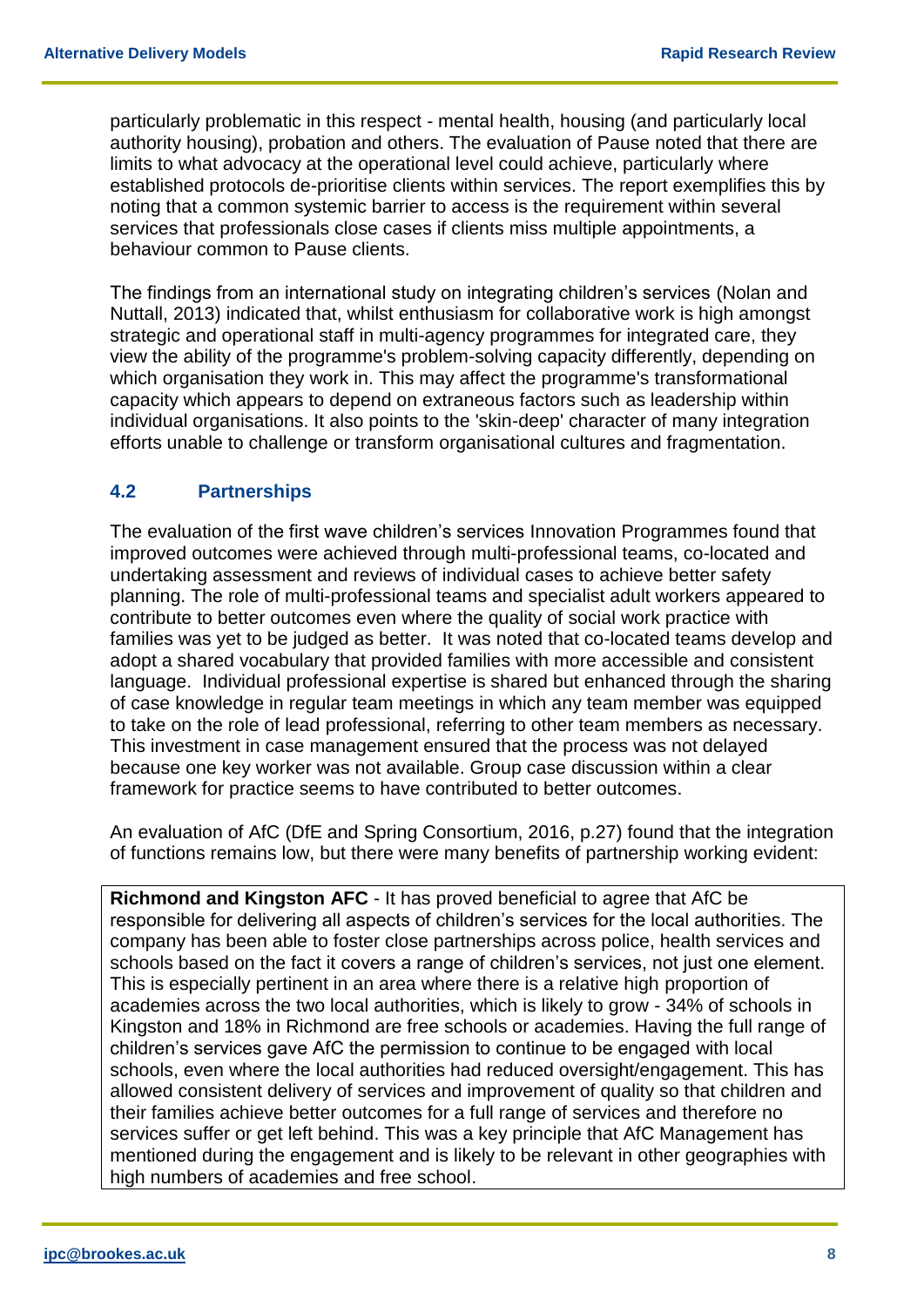#### **5 Shared Systems**

Whilst there is evidence that organisations are beginning to tackle the challenge of information sharing across systems this is still in relatively early stages. It is however widely recognised as a major enabler for the delivery of integrated care.

The evaluation of AfC (DfE and Spring Consortium, 2016) found that the integration of the core systems proved very complex and time consuming as well as having financial costs. Although careful planning was at the heart of the implementation, the complexity was underestimated. This created delays in integration efforts and impacted the day to day running of the company. Clarity about scope, skills required, and governance of major systems work is key to the success of systems integration. There continues to be integration challenges in IT for AfC and it needed to set-out plans in its medium-term plan to transform its technology.

The evaluation of children's services innovation programmes concluded that, despite recognising the importance of multi-agency data-sharing in principle, this was not realised in practice in many projects with any degree of success, due to the complexity of different organisational targets, systems and priorities. It undermined the ability of the evaluation to articulate the impact of the service. In Ealing and North Yorkshire, the sharing of data was a particular strength and added a rich multi-agency context to the evaluation of those projects. Some other projects had real difficulty providing baseline and initial data on impact as the challenges of developing an integrated multi-agency data collection system were greater than anticipated.

The ability to support mobile and remote working has been recognised as critical to enabling locality working and multi-disciplinary team working. The two main elements of what is being used and developed include offering secure and remote access to key care systems from offices outside of the estate and simple collaborative tools such as shared email directories, shared calendars, service directories or instant messaging platforms that can be used across organisations (Institute of Public Care, 2018).

#### **6 Costs**

Budget sharing mechanisms are seen as a way of creating opportunities for taking joined up or integrated approaches to the commissioning and delivery of services. They require partners to resolve the challenges around risk sharing, as well as requiring a clear understanding of expenditure across the system on specific issue.

The review of AfC (DfE and Spring Consortium, 2016) found that they had been able to realise significant savings resulting from the provision of joint services. They achieved this for example through the integration of resources and services, and by developing alternative revenue streams such as delivering a range of consultancy services to other local authorities. They did, however, find that they had underestimated the set up costs of the ADM. The cost of set-up was originally estimated to cover a range of programme management activities, legal and finance advice, technology, and organisational design development. In addition to these one-off costs, however, a significant amount of council staff time was dedicated to the set up and it was considered that there were other additional costs that had not been quantified.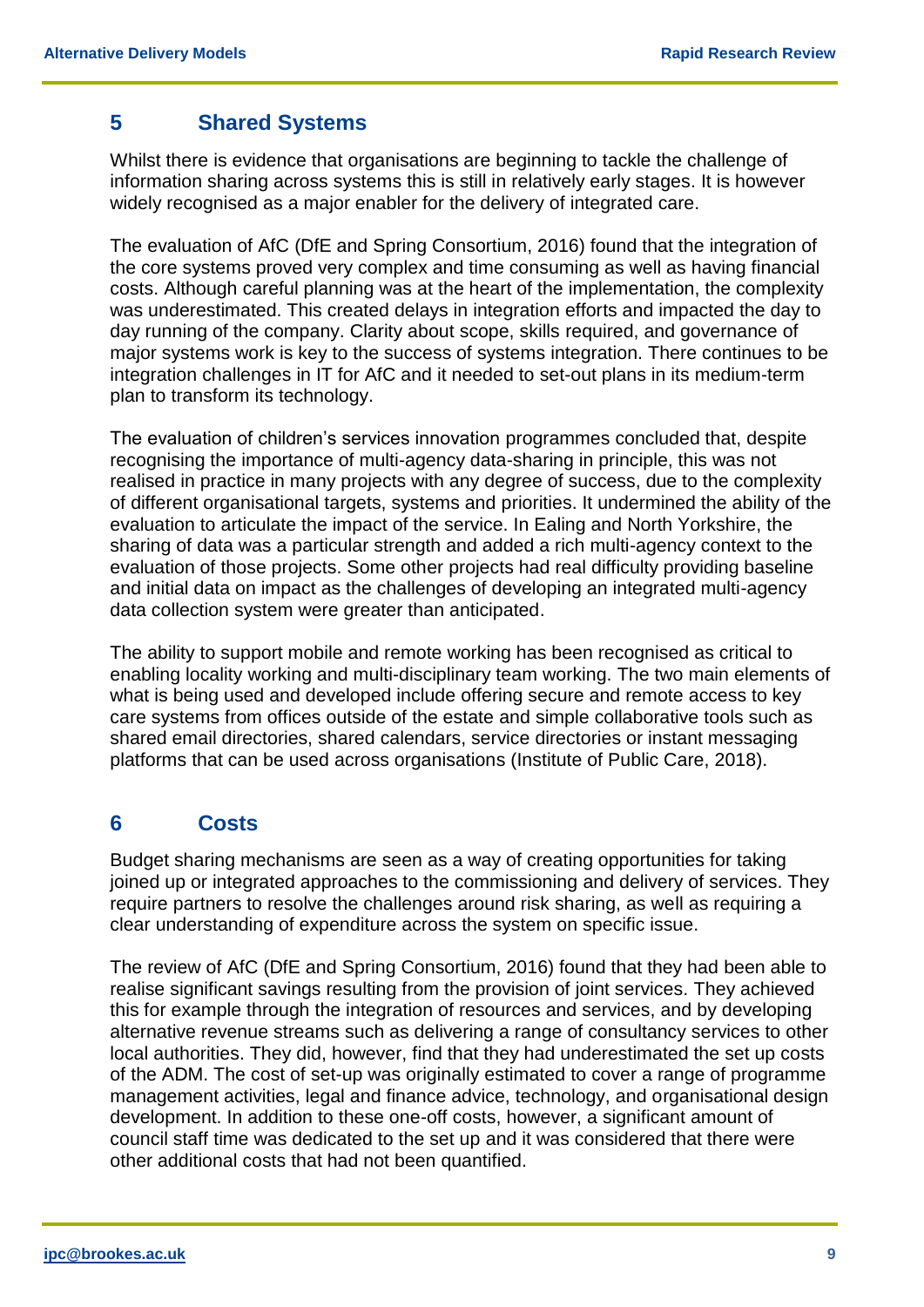#### **7 Impact on Workforce and Professional Practice**

Findings from a study on integrating children's services (Axel Kaehne, 2016) indicate that commitment and enthusiasm for collaborative work was initially high amongst participants and remained so throughout the first year of integration. Scepticism about the problem-solving capacity of multi-agency work was however significant amongst respondents which contrasts with their enthusiasm for collaborative work. Staff from non NHS organisations showed particularly high levels of pessimism about the programme's ability to improve service quality and service outcomes.

The review of AfC (DfE and Spring Consortium, 2016) showed some improvements in delivery of services, quality outcomes and workforce satisfaction. These were described as and credited to:

- Service quality: improvements in the delivery of core services (Early Care, Social Care, Education and Special Educational Needs and Disabilities) using an integrated approach.
- **Internal operating environment: increased innovation, improved staff engagement,** commitment and its ability to recruit and retain high quality people.
- A new organisation model based on consistent principles. It was not bound to the behaviours and cultures of the legacy local authority organisations. It largely started with a 'blank sheet of paper' and was able to create an environment where the sole focus is to improve services for children and families. This resulted in an engaged and innovative workforce and a culture that was different to either of the two legacy organisations.
- The organisation was provided with greater autonomy of internal decision making. Within the organisational model for the workforce is the objective to have devolved responsibility, giving front line staff more accountability. This had to be balanced with good management and support frameworks. Staff report that devolving responsibility has led to better decision making and financial control, as well as improved staff engagement. This has led to improved staff job satisfaction, which is recognised to have contributed to the increase.

The review commented that AfC has established an organisation of people who are passionate about ensuring the best possible outcomes for children and their families. Staff now have a genuine involvement in the governance, strategic direction and day to day operational management in ways that were simply not possible in a much larger local authority organisation (DfE and Spring Consortium, 2016, p.42):

*"A new delivery model cannot, in itself, improve service quality. Our engagement with AfC has highlighted the importance in creating the right environment for excellent practice and innovation to develop. This complements the new delivery model and we have seen evidence from AfC that this can:* 

- *1. Assist in the recruitment and retention of strong and ambitions people, including areas that have had a poor reputation and recruitment problems;*
- *2. Provide a better focus on children's social care and overall service delivery;*
- *3. Enable organisations to innovate more easily and to create a distinctive culture of excellence;*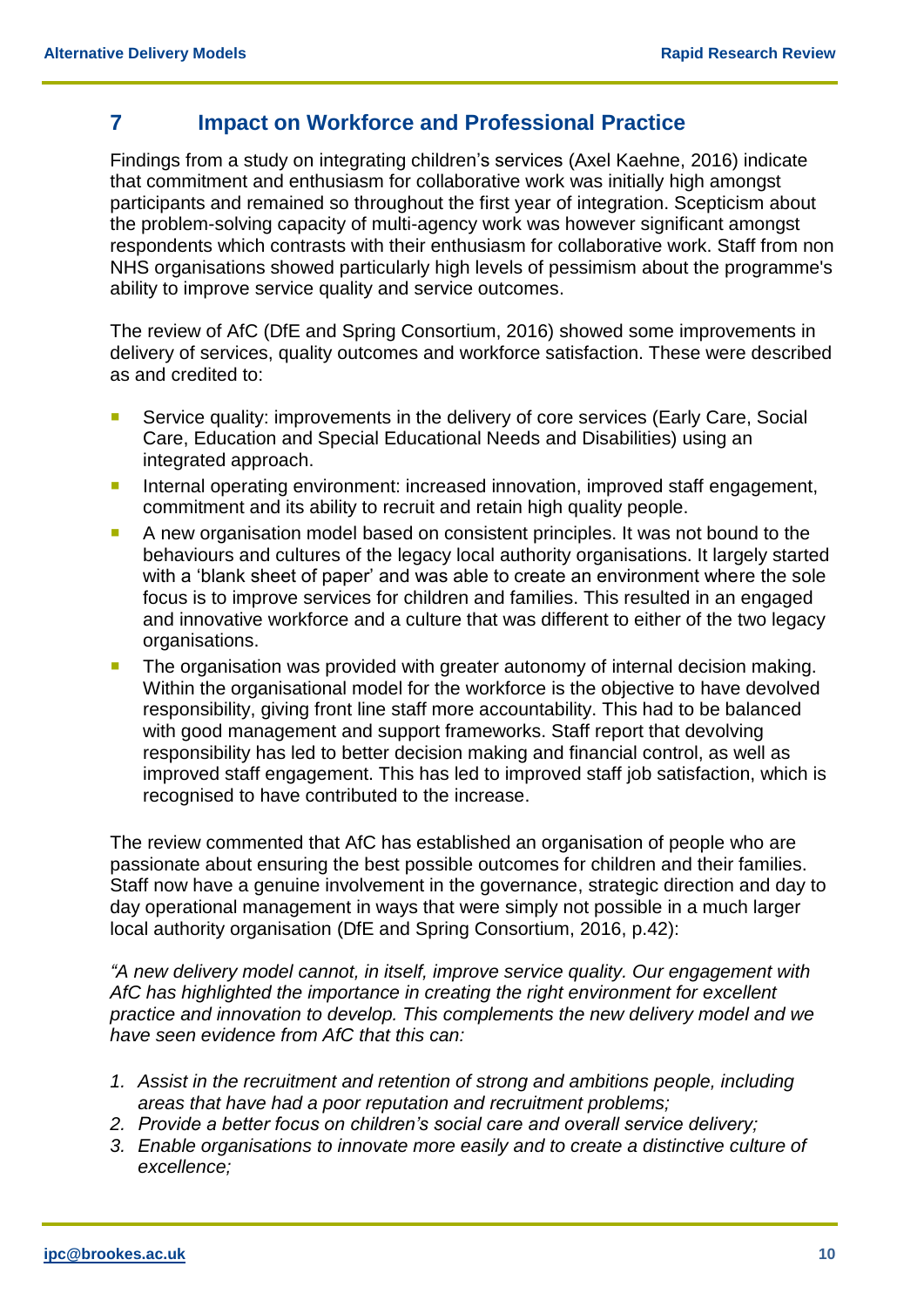*4. Bring together areas of organisations that complement each other and introduce not only collaboration but true integrations"*

The change in the internal environment can be evidenced in some key performance metrics as well as more intangible changes in the culture of the organisation. In AfC, across the main service areas of Early Help, Social Care, Education, and Special Educational Needs and Disabilities, improvements were seen across a number of key performance indicators (KPIs). The change in the internal environment can also be seen across KPIs on engagement, retention and absenteeism, as well as by more intangible changes in the culture of the organisation.

The evaluation of the innovation programme also found workforce improvements in some of the projects - 9 out of 31 projects that intended to do so, reported positive improvements in staff knowledge, attitudes and self-efficacy, 6 of the 31 reported increased social worker job satisfaction reflected in reductions in absence rates and/or use of agency staff.

#### **7.1 New roles**

There are three ways that work roles may change in the development of integrated care:

- New leadership and management roles (e.g. systems leadership, integrated leadership/management roles)
- New professional roles (e.g. care co-ordinators, lead professionals)
- New working environments (e.g. multi-disciplinary pathways, interdisciplinary meetings, prevention, person-centred, asset based approaches)

The successful development of new roles (The Kings Fund, 2016b) entails significant management challenges. A culture of protecting professional and organisational identities is one of the most prominent barriers to new ways of working, especially where established skills and roles are reconfigured. Other barriers include overestimating the capacity of individual roles to deliver integrated care, difficulties in making these roles sustainable over time, and poor accountability and oversight of staff in roles that do not fit into established structures.

New roles to support integrated care by working across organisational boundaries are only effective when they are part of a system-wide process of integration. The support of senior leaders is crucial for establishing a framework for integration, legitimising new ways of working, and ensuring a climate and processes are established that enable practice to develop in the desired direction.

The skills needed to deliver integrated care often already exist within the workforce; the issue is how these skills are shared and distributed as part of an overall integrated system of care that spans organisational boundaries. Skills in communication, management and creating relationships are vital, and may be required by professional and non-professional groups more broadly. Interdisciplinary training, training of managers as well as practitioners, and cross-organisational placements can help develop and spread the necessary skills and competencies. Critical enablers include: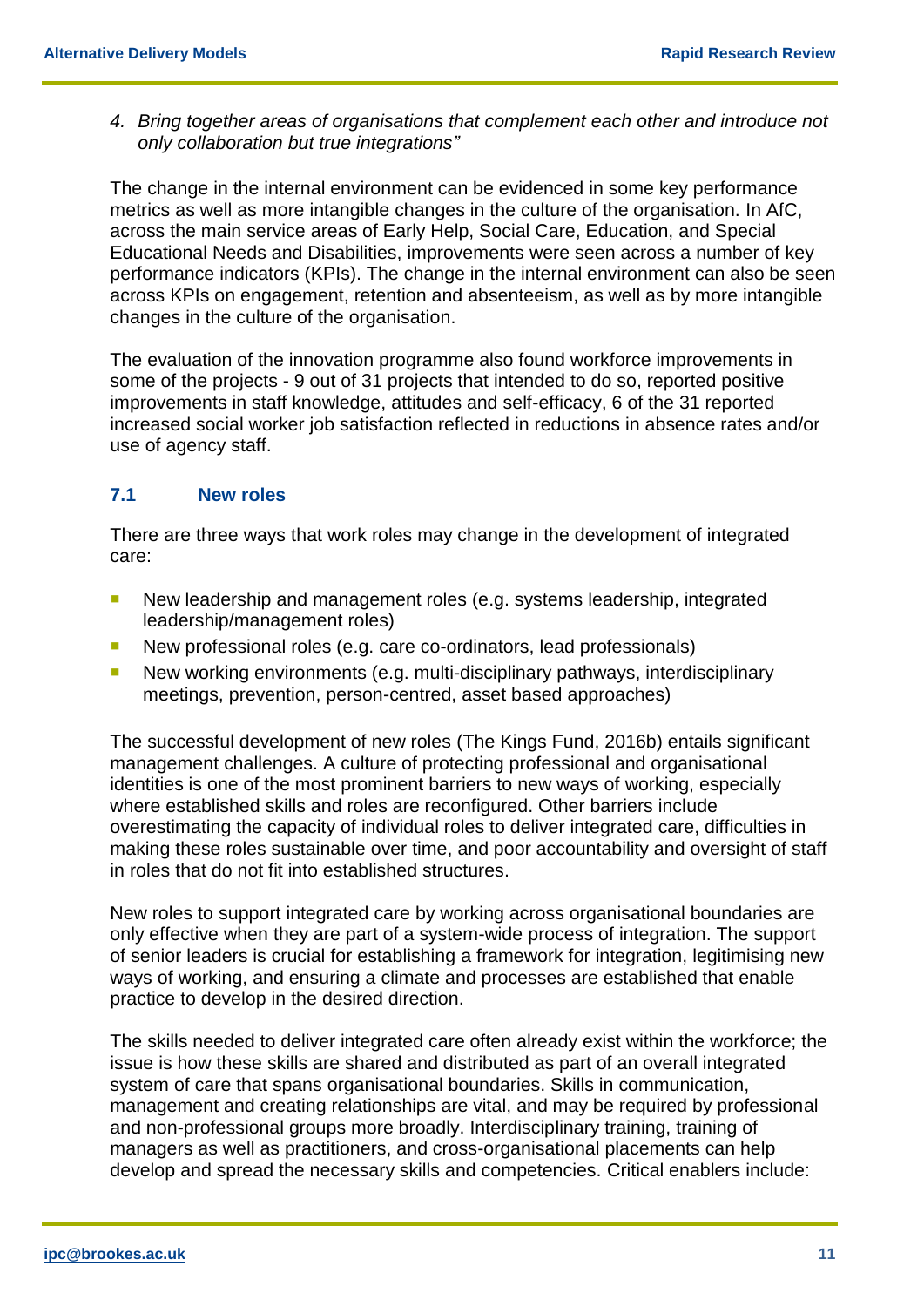- **Making space for employees of all levels to come together**
- Recognising when something has not worked and working together to find solutions
- **Independently facilitated discussion, inputs and outputs**
- **Developing relationships to build trust and respect with other workers**
- **•** Opportunity to understand others' roles

#### **8 Key Lessons**

A summary of the key lessons, themes and advice from a range of the new integrated models and ADMs being implemented:

- **Clarify the purpose and drivers for the development of a local ADM**
- **Empowerment of leadership around a single focus on children's services**
- **FICUL** Focus on outcomes and improvements first before considering the structural changes needed to achieve them – what are the potential benefits for children and young people?
- **Emphasis on engagement engage early in the design process for an ADM before** final decisions are made
- **Consider the organisational form for the ADM including the legal regulations**
- If Identify the ongoing commissioning and performance monitoring roles in the council for the ADM
- I Identify how local governance arrangements will involve local partners and stakeholders
- **Understand how the role of the DCS will change or develop once an ADM is** established
- **Having a stable political environment that is conducive to the model**
- **The importance of having clear governance and leadership during transition with** roles and responsibilities defined in order to build trust and avoid confusion
- **Having the political will and ambition, allied with consistent executive vision, to drive** forward change, achieve wider stakeholder buy-in and maintain momentum
- **Maintaining a holistic approach to children's services to allow the new organisation** to quickly establish wider networks and address problems end-to-end
- Being clear with staff that the merger was the creation of a new organisation, not a takeover by one organisation or the other
- **Having careful planning around system integration and not underestimating the** effort required to achieve this
- Taking a wider view of health, wellbeing and outcomes for children and families and communities, including looking at preventative approaches
- **Working at a more local level, whether this is with individuals, communities or taking** a locality approach
- **Developing a different relationship between individuals, children and families, local** communities and professionals working with them, which shifts power and responsibility, and taps into a wider pool of resources
- **The importance of not assuming "one size fits all"** there are a wide variety of models and approaches albeit sharing common themes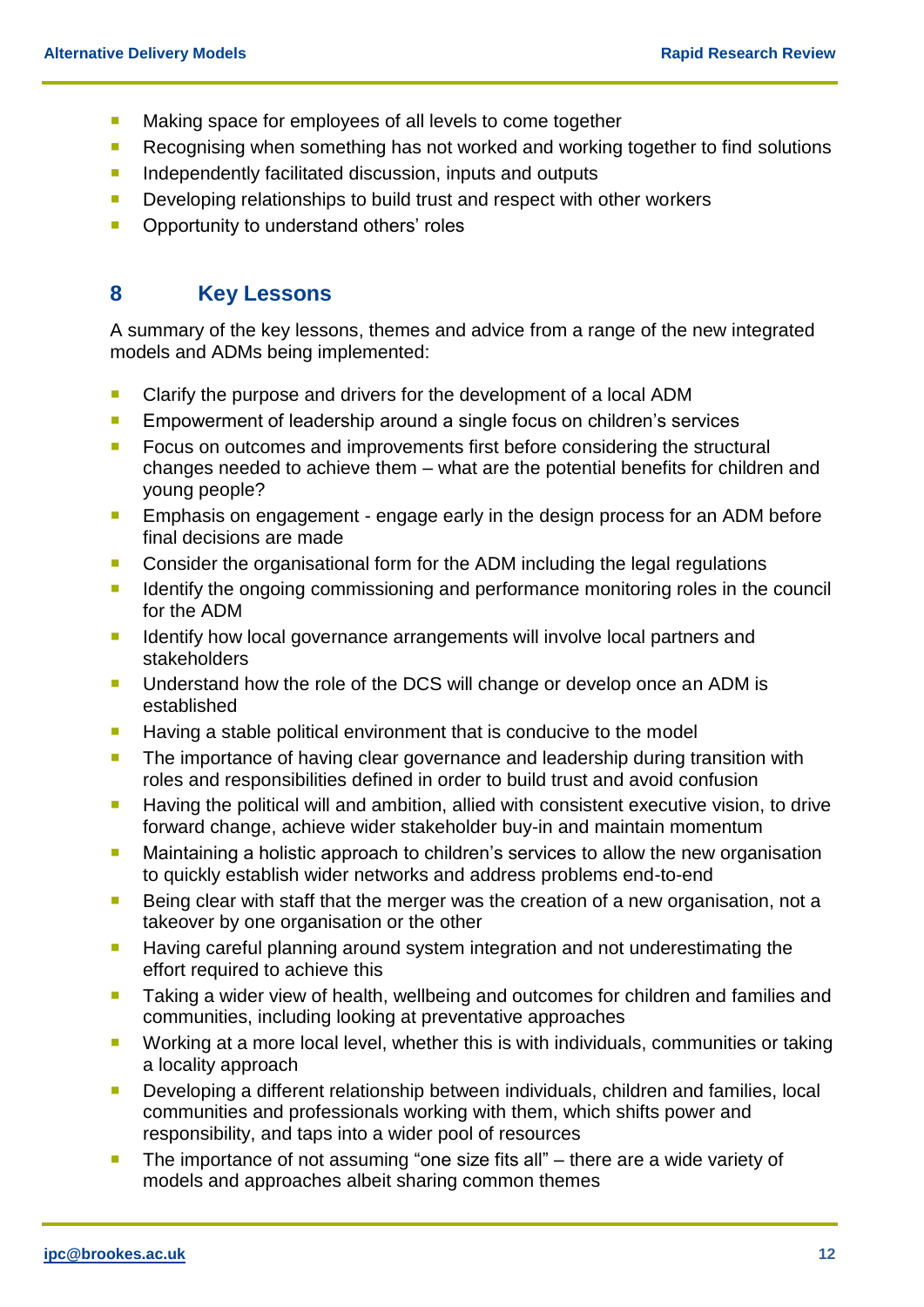#### **9 References**

Centre for Public Scrutiny and Local Government Association (2017). Scrutinising alternative delivery models for children's services: Approaches and case studies. Available at: [https://www.cfps.org.uk/scrutinising-alternative-delivery-models-childrens](https://www.cfps.org.uk/scrutinising-alternative-delivery-models-childrens-services-approaches-case-studies/)[services-approaches-case-studies/](https://www.cfps.org.uk/scrutinising-alternative-delivery-models-childrens-services-approaches-case-studies/)

Department for Education (2016) Putting children first: Delivering our vision for excellent children's social care. Available at: [https://www.gov.uk/government/publications/putting](https://www.gov.uk/government/publications/putting-children-first-our-vision-for-childrens-social-care)[children-first-our-vision-for-childrens-social-care](https://www.gov.uk/government/publications/putting-children-first-our-vision-for-childrens-social-care)

Department for Education (2017). Children's Social Care Innovation Programme: final evaluation report. Available at: [https://www.gov.uk/government/publications/childrens](https://www.gov.uk/government/publications/childrens-social-care-innovation-programme-final-evaluation-report)[social-care-innovation-programme-final-evaluation-report](https://www.gov.uk/government/publications/childrens-social-care-innovation-programme-final-evaluation-report)

Department for Education and Spring Consortium (2016). Achieving for Children (AfC) – A review of the establishment of AfC. Available at: [http://innovationcsc.co.uk/wp](http://innovationcsc.co.uk/wp-content/uploads/2017/10/2.14_Achiveing-for-children-review.pdf)[content/uploads/2017/10/2.14\\_Achiveing-for-children-review.pdf](http://innovationcsc.co.uk/wp-content/uploads/2017/10/2.14_Achiveing-for-children-review.pdf)

Institute for Research and Innovation in Social Services (2013). Delivering integrated care and support. Available at: [https://www.iriss.org.uk/sites/default/files/2016-07/iriss](https://www.iriss.org.uk/sites/default/files/2016-07/iriss-delivering-integrated-care-andsupport-2013-12.pdf)[delivering-integrated-care-andsupport-2013-12.pdf](https://www.iriss.org.uk/sites/default/files/2016-07/iriss-delivering-integrated-care-andsupport-2013-12.pdf)

Institute of Public Care (2018) Stepping up to the place Part B: Evidence review. Available at: [https://ipc.brookes.ac.uk/publications/integration\\_review.html](https://ipc.brookes.ac.uk/publications/integration_review.html)

Axel Kaehne (2016). Integrating children's services - between aspiration and reality. International Journal of Integrated Care. 2016;16(6): A173.

Local Government Association (2014) Making an impact through good governance: A practical guide for health and wellbeing boards. Available at: [https://www.local.gov.uk/sites/default/files/documents/making-impact-through-goo](https://www.local.gov.uk/sites/default/files/documents/making-impact-through-goo-f63.pdf)[f63.pdf](https://www.local.gov.uk/sites/default/files/documents/making-impact-through-goo-f63.pdf)

Local Government Association (2016) The journey to integration: Learning from seven leading localities. Available at: [https://www.local.gov.uk/journey-integration-learning](https://www.local.gov.uk/journey-integration-learning-seven-leading-localities)[seven-leading-localities](https://www.local.gov.uk/journey-integration-learning-seven-leading-localities)

Local Government Association and Isos Partnership (2017) Enabling improvement: Research into the role and models of external improvement support for local children's services. Available at: [https://www.local.gov.uk/our-support/our-improvement](https://www.local.gov.uk/our-support/our-improvement-offer/childrens-services-improvement)[offer/childrens-services-improvement](https://www.local.gov.uk/our-support/our-improvement-offer/childrens-services-improvement)

London South Bank University (2017) Sustainability and Transformation Plans: How serious are the proposals? A critical review. Available at: https://www.lsbu.ac.uk/ data/assets/pdf file/0019/114409/sustainability-and[transformation-planscritical-review.pdf](https://www.lsbu.ac.uk/__data/assets/pdf_file/0019/114409/sustainability-and-transformation-planscritical-review.pdf)

National Audit Office (2017) Health and social care integration. Available at: <https://www.nao.org.uk/report/health-and-social-care-integration/>